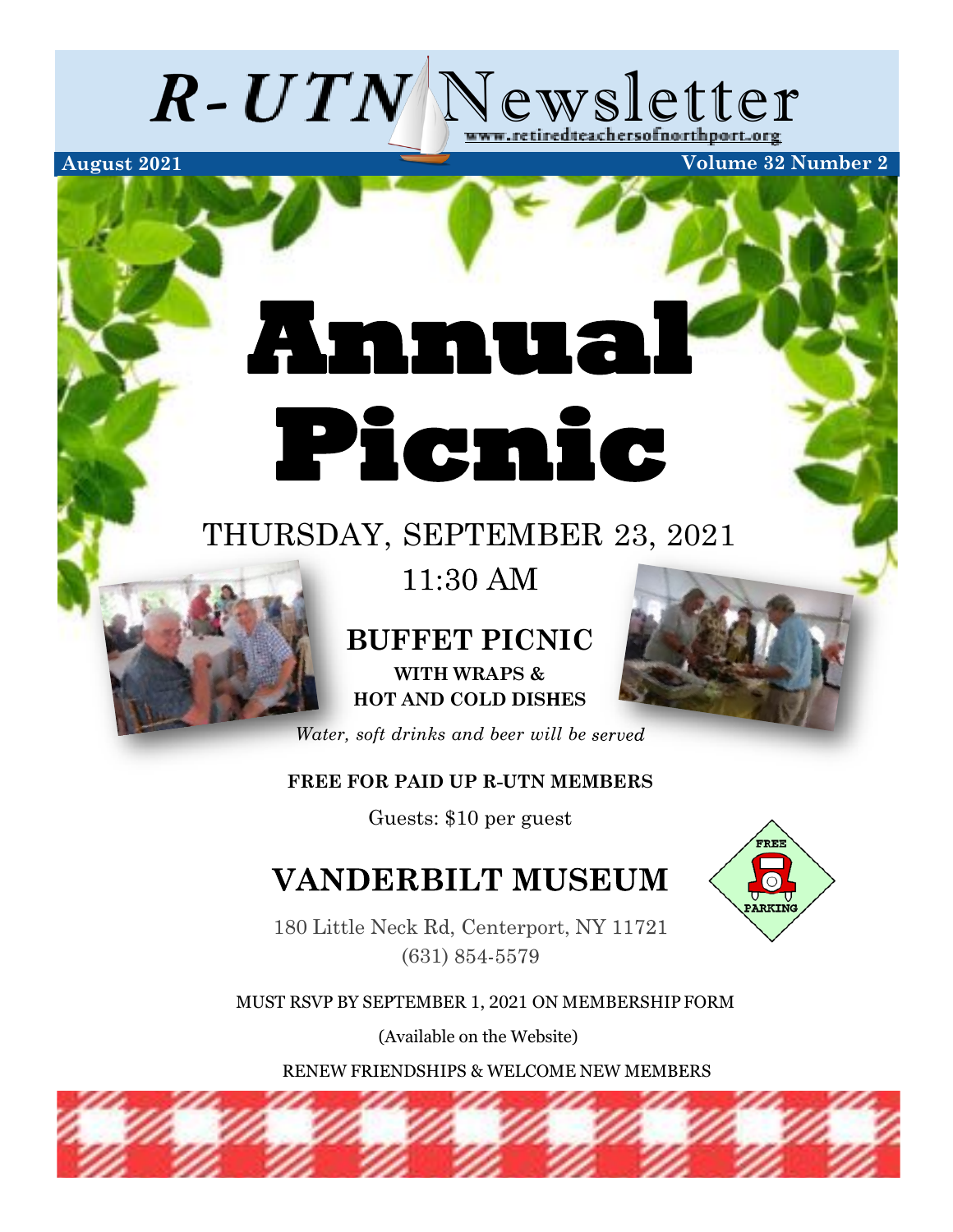#### Dear Colleagues,

Hooray! We start another year with our Annual Picnic on Thursday September 23rd. It will be held at the Vanderbilt Museum. Come and join us to say hello to past colleagues and to welcome our new retirees. The location is beautiful, under the tent, and the food, catered by Anderson's Deli in Kings Park, is always great. The picnic is free to paid-up members. We are looking forward to seeing you all. We hope that you are fully vaccinated for the good of all and will adhere to all CDC guidelines.

Your MEMBERSHIP FORM is being mailed separately – fill it out and mail it in with your dues check, payable to R-UTN, to membership chair Judy Bensimon as soon as possible.

Along with your dues, contributions to our scholarship fund can be made with the same check. Your generosity has made it possible for us to award three scholarships to Northport graduates who are planning to become teachers and to give awards to the graduating children of our in-service colleagues.

#### To help us keep up to date with our records, please remember to let us know if you change your address, phone number and especially your email address.

Your membership in the R-UTN also gives you membership in NYSUT. That allows you to participate in any of the award-winning insurance programs – Life, Health, Property, Major Medical, Long Term Care, Vision, Dental and Legal. Many other services and benefits are available to NYSUT members.

Watch the mail for the VOTE/COPE donation letter – it will be mailed in September. You can donate by sending in a check or by arranging for an automatic pension deduction. The pension deduction is the easiest way to donate – just remember that the amount you put on the form is a MONTHLY deduction.

Be well: stay safe, The Executive Board



#### Stacey Weisberg, UTN President

I am very honored to be representing Nassau and Sufolk Autism Society of America (NSASA) on Saturday, October 2. I will be riding 100 miles from Brooklyn to the Hamptons to raise money for local families that have children with Autism. This foundation is very personal for me. My sister has four children, and her oldest is non-verbal Autistic. It is very difficult for her family to go out together because Jack needs special assistance. NSASA provides outings and feld trips for all of these families where they can feel comfortable going to places as a family because all of the families are in similar situations. Last month, she brought her family to Adventureland and was able to enjoy the rides with her children. They closed Adventureland to only their group. The money we raise goes directly to these outings. NSASA gives 100 % of the fundraising money to the families for these feld trips and outings.

I love this organization because not only does all of the money go to the families, but my own sister gets to go out with her kids. Thank you to the R-UTN for your generous donation. I feel very thankful that I am able to give this to these kids.

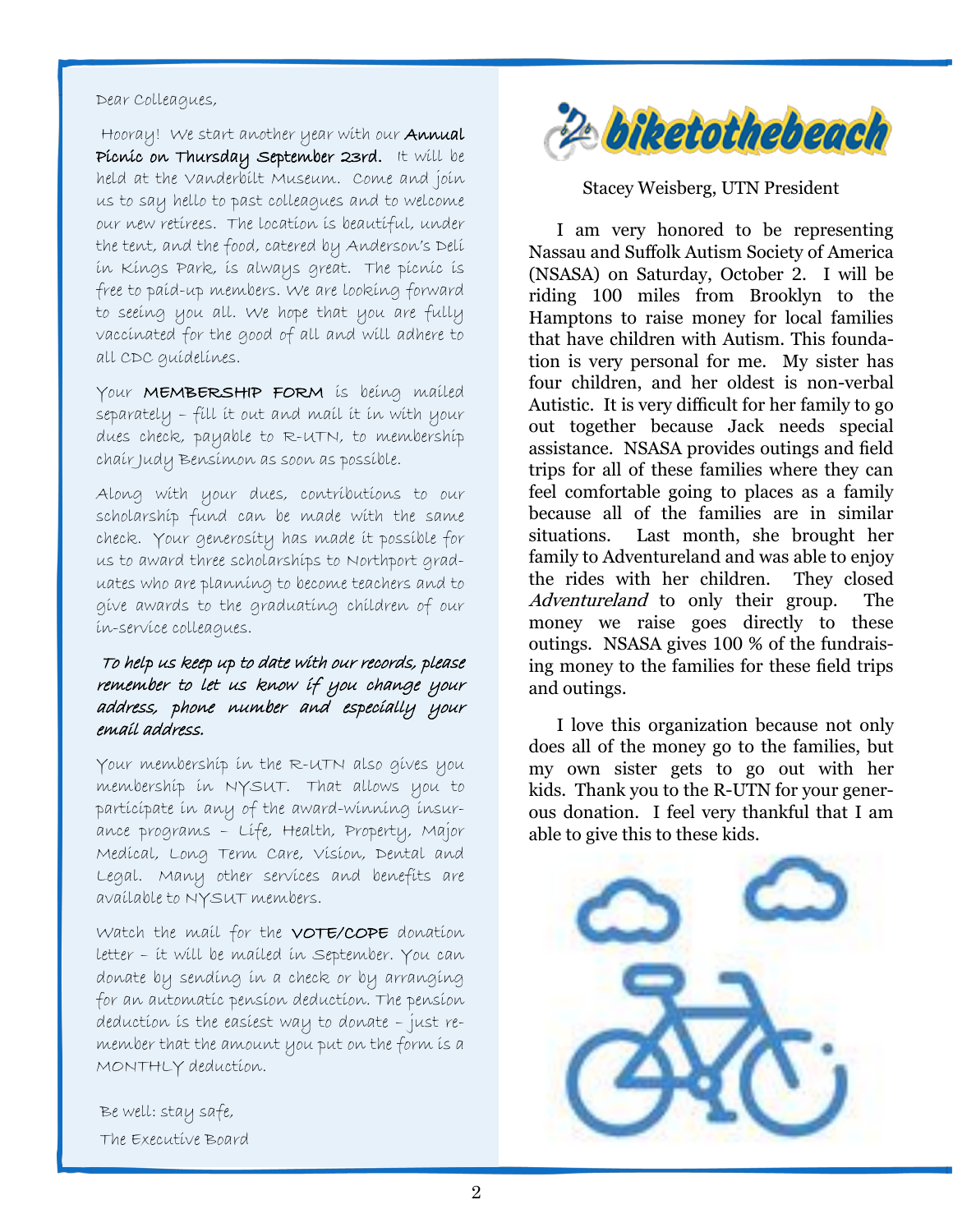# **2021 R-[UTN Scholarship Winners](https://www.retiredteachersofnorthport.org/2021-r-utn-scholarship-winners/)**

The view from *The View at Crab Meadow* Golf Course on a summer afternoon was, as always, lovely! June 25 saw a gathering of many happy people ~ a BIG group of retirees from the UTN, both teachers and teaching assistants, and several deserving high school seniors, the recipients of RUTN scholarships, thanks to the generosity of our members. Several retirees were in attendance as well, including Teddy Emanuel, Bob Feinstein, Jane Flood, Gloria Hall, and Jerry and Glenda McNerney. We are proud to announce the recipients of this year's scholarships:

**McKenzie Schuvart received the The Fran LaDuca Award** in memory of Fran LaDuca, longtime president of the R-UTN. Fran was a library media specialist and a lover of books and literature. The scholarship in her honor was awarded to a senior who is seeking a career in education and has a love of literature. McKenzie will be attending the University of South Carolina at Columbia, SC.

**McAuley Carroll received the The Ellsworth Welch Award** in memory of former Ocean Avenue principal Ells Welch. It was awarded to a senior who plans to pursue a career in education. McAuley will be attending the University of Massachusetts at Amherst.

**Nicole Geres was awarded The R-UTN Memorial Scholarship Award**, in memory of our retired colleagues who died during the 2020- 2021 school year. It was also designated for a student who intends to pursue a career in the education. Nicole will attend Sacred Heart University in Connecticut.

#### *The UTN chose the following recipients to receive scholarship awards:*

**Vincent Gaddis**, son of Bellerose Avenue Teacher Janice Gaddis, will be attending the University of Tampa.

**Robert Gonzalez**, son of NHS Art Department teacher Robin O' Neill – Gonzalez, will be attending SUNY Plattsburgh.

**Thomas McDonagh**, son of ENMS teacher Christine McDonagh, will be attending Worcester Polytechnic Institute.

**Steven Torre**, son of NMS teacher Michele Torre, will be attending Colgate University.

Good will and good cheer were present as well, and it all added up to a wonderful afternoon! Many thanks to Stacey Weisberg, UTN President, and Judy Grifn, UTN Secretary, for planning and hosting! And thanks to our RUTN members for their continued generosity!

## IN MEMORIAM

*Please see our website for more details*

- i**DONALD BARRON,** former principal of Pulaski Road School and Northport High School special education teacher, passed away on June 6. He requested donations in his name to the charity of the donor's choice.
- i **JOSEPH CANNATA,** retired Larkfeld and Bellerose Elementary Schools teacher, passed away in on May 23.
- i **IRENE ECKERT,** long time Social Studies teacher and R-UTN executive board member, passed away on July 8 at the age of 92 after a short illness**.** Memorial Donation may be made in Irene's name to: CHD Coalition, 45 Carey Ave 250 #1, Butler, NJ 07405
- i **PHYLLIS MESSINA,** retired ENMS Computer Lab aide, passed away on June 13 at the age of 77**.** Donations in Phyllis' memory may be sent to support the *[Philip Messina Memorial](https://support.northwell.edu/MessinaGolf)  [Golf Outing](https://support.northwell.edu/MessinaGolf)*, an annual event named for her late husband.
- i **PEGGY RUMORE,** retired Ocean Avenue teacher, passed away on Sunday, June 27. Donations in Peggy's memory may be sent to [Our Lady Queen of Martyrs Church Parish Outreach,](https://membership.faithdirect.net/NY229) 53 Prospect Road, Centerport, NY 11721.